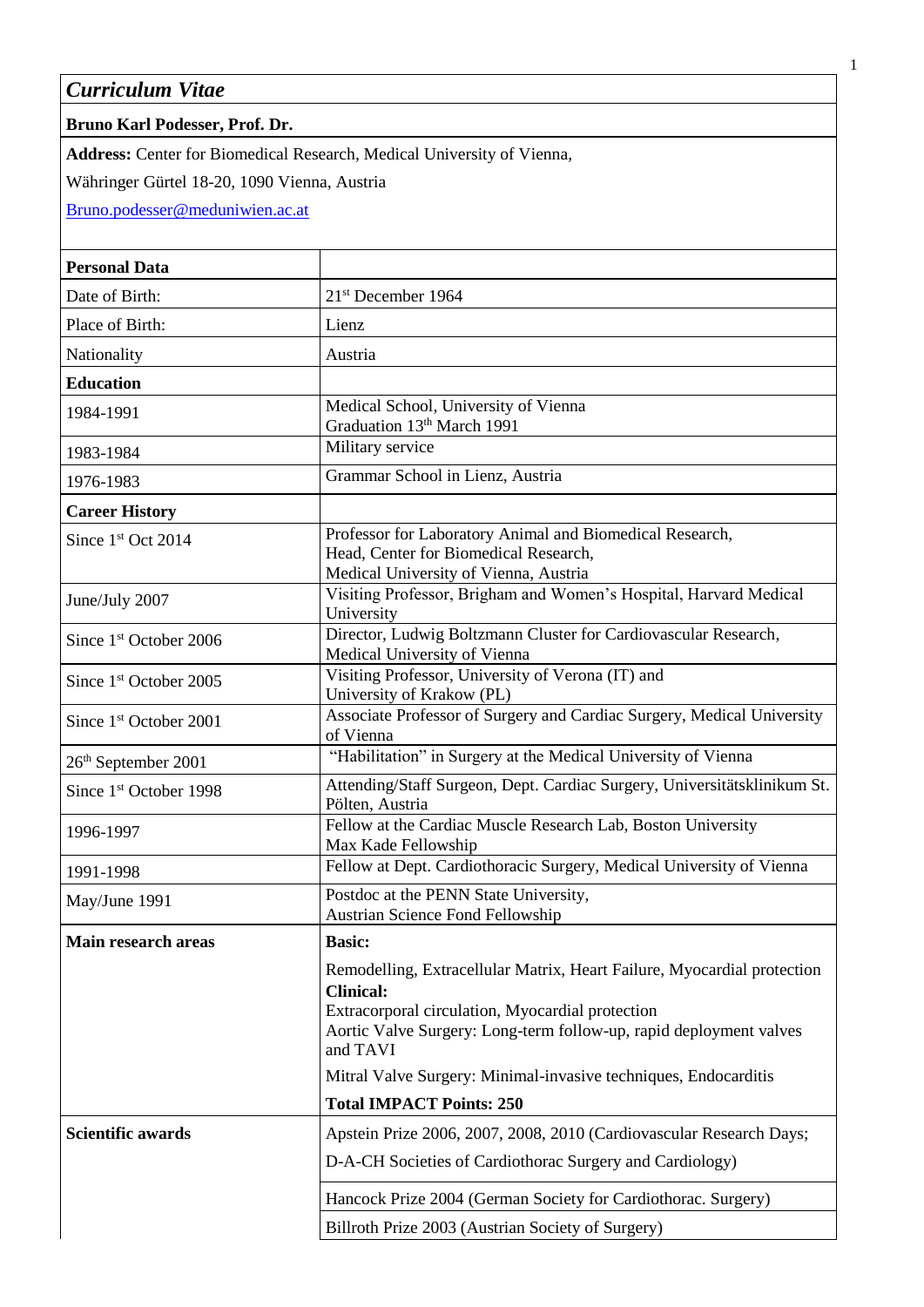|                     | Innovation Award 2002 (ESAO)                                                                                                      |
|---------------------|-----------------------------------------------------------------------------------------------------------------------------------|
| Third party funding | 2014-2016: AWS (Austria Wirtschaftsservice) - START project:                                                                      |
|                     | "Defibrillation treshold in humans"                                                                                               |
|                     | 2009-2016: Ludwig Boltzmann Society: "Remodeling after myocardial<br>infarction-impact on ECM"                                    |
|                     | 2010-2011: AWS (Austria Wirtschaftsservice) – PRIZE project:<br>"Pharmaceutical preparations comprising a COS releasing compound" |
|                     | 2002-2004: Mayor of Vienna Fund: "Prolonged ischemic tolerance with                                                               |
|                     | NO''                                                                                                                              |
|                     | 2001-2004: Austrian Science Fund: P15194-B11<br>"Improvement of cardiac transplantation by NO"                                    |
|                     | 1996-1997: Max Kade Foundation: US Fellowship                                                                                     |
|                     | 1991: Austrian Science Fund: P7632 "Isolated Heart"                                                                               |

## **List of publications in the last 5 years (2011 – present):**

Bergmeister K, **Podesser B.** Acceptance of animal research in our science community. *F1000Res.* 2016 Mar 4;5:282. doi: 10.12688/f1000research.8169.1. eCollection 2016.

Enayati M, Eilenberg M, Grasl C, Riedl P, Kaun C, Messner B, Walter I, Liska R, Schima H, Wojta J, **Podesser BK**, Bergmeister H. Biocompatibility Assessment of a New Biodegradable Vascular Graft via In Vitro Co-culture Approaches and In Vivo Model. *Ann Biomed Eng*. 2016 Apr 7. [Epub ahead of print]

Santer D, Nagel F, Kreibich M, Dzilic E, Moser PT, Muschitz G, Inci M, Krssak M, Plasenzotti R, Bergmeister H, Trescher K, **Podesser BK**. In vivo and ex vivo functional characterization of left ventricular remodelling after myocardial infarction in mice. *ESC Heart Failure* (2015) Published online DOI: 10.1002/ehf2.12039

Trescher K, Gleiss A, Boxleitner M, Dietl W, Kassal H, Holzinger C, **Podesser BK**. [Short-term clinical outcomes](http://www.ncbi.nlm.nih.gov/pubmed/25673099)  [between intermittent cold versus intermittent warm blood cardioplegia in 2200 adult cardiac surgery patients.](http://www.ncbi.nlm.nih.gov/pubmed/25673099) *J Cardiovasc Surg (Torino)*. 2015 Feb 12. [Epub ahead of print]. PMID: 25673099

Rungatscher A, Hallström S, Linardi D, Milani E, Gasser H, **Podesser BK**, Scarabelli TM, Luciani GB, Faggian G. [S-nitroso human serum albumin attenuates pulmonary hypertension, improves right ventricular-arterial coupling,](http://www.ncbi.nlm.nih.gov/pubmed/25511748)  [and reduces oxidative stress in a chronic right ventricle volume overload model.](http://www.ncbi.nlm.nih.gov/pubmed/25511748) *J Heart Lung Transplant.* 2015 Mar; 34(3): 479-88.

Trescher K, Dzilic E, Kreibich M, Gasser H, Aumayr K, Kerjaschki D, Pelzmann B, Hallström S, **Podesser BK**: [The nitric oxide donor, S-nitroso human serum albumin, as an adjunct to HTK-N cardioplegia improves protection](http://www.ncbi.nlm.nih.gov/pubmed/25468794)  [during cardioplegic arrest after myocardial infarction in rats.](http://www.ncbi.nlm.nih.gov/pubmed/25468794) *Interact Cardiovasc Thorac Surg*. 2015 Mar; 20(3): 387-94.

Lichtenauer M, Schreiber C, Jung C, Beer L, Mangold A, Gyöngyösi M, **Podesser BK**, Ankersmit HJ. [Myocardial](http://www.ncbi.nlm.nih.gov/pubmed/25266895)  [infarct size measurement using geometric angle calculation.](http://www.ncbi.nlm.nih.gov/pubmed/25266895) *Eur J Clin Invest.* 2014 Feb;44(2):160-7

Balogh A, Santer D, Pasztor T, Toth A, Czuriga D, **Podesser BK**, Trescher K, Jaquet K, Erdo di F, Edes I, Papp Z: Myofilament protein carbonylation contributes to the contractile dysfunction in the infarcted LV region of mouse hearts. *Cardiovasc Res* 2014; 101: 108–119.

Trescher K, Thometich B, Demyanets S, Kassal H, Sedivy H, Bittner R, Holzinger Ch, **Podesser BK**. Type A dissection and chronic dilatation: tenascin-C as a key factor in destabilization of the aortic wall. *Interactive Cardiovasc and Thoracic Surgery* 2013; 17: 365-70.

Lichtenauer M, Mildner M, Werba M, Beer L, Hoetzenecker K, Baumgartner A, Hasun M, Nickl S, Mitterbauer S,ZimmermannM, Gyongyosi **M, Podesser BK**, Klepetko W. Ankersmit J. Anti-Thymocyte Globulin Induces Neoangiogenesis and Preserves Cardiac Function after Experimental Myocardial Infarction. *PLoS ONE* 2012; 7: e52101.